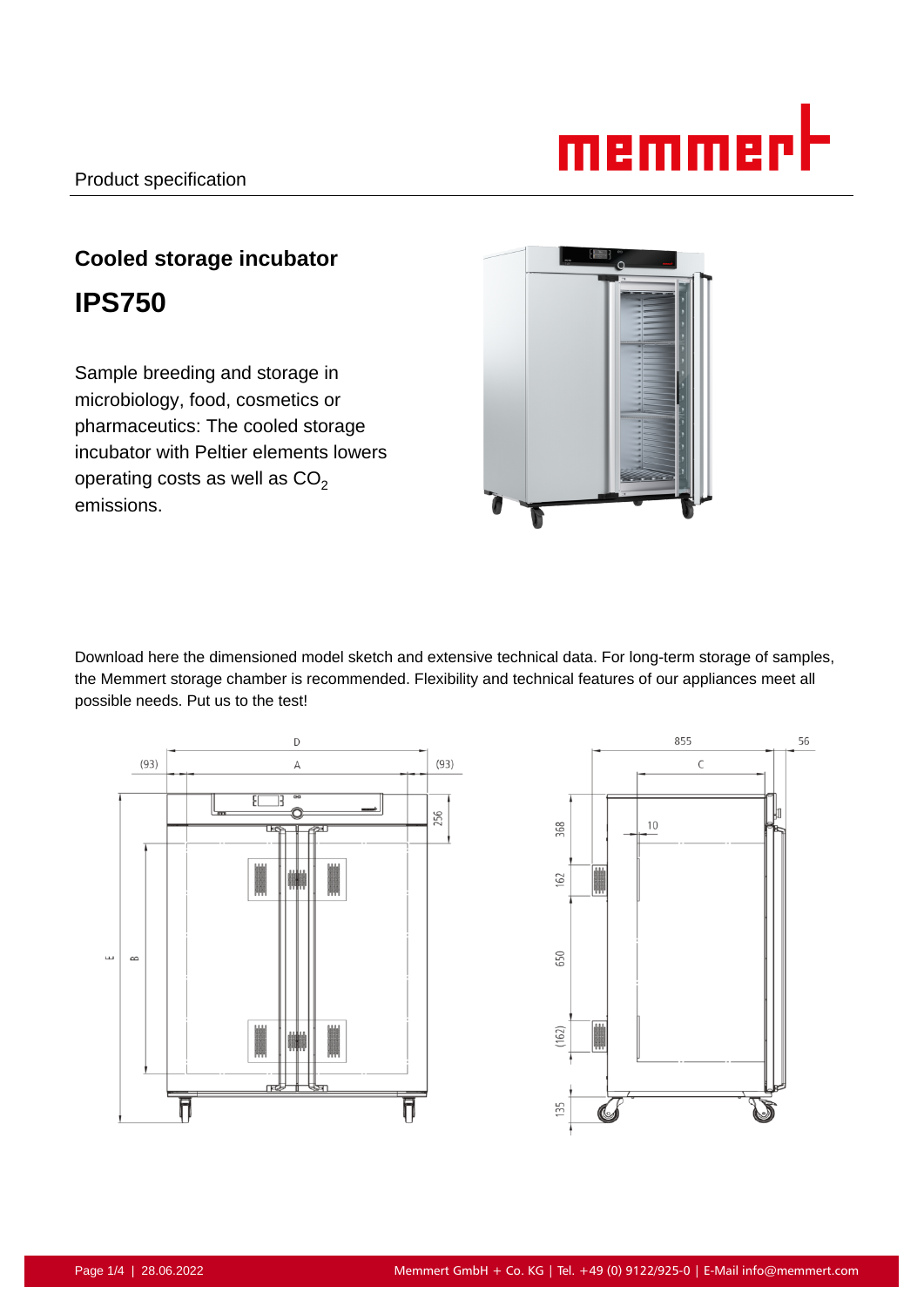# **Temperature**

| Working temperature range/<br>Setting temperature range | $+14$ to $+45$ °C                            |
|---------------------------------------------------------|----------------------------------------------|
| <b>Setting accuracy</b><br>temperature                  | 0.1 °C                                       |
| <b>Temperature sensor</b>                               | 1 Pt100 sensor DIN class A in 4-wire-circuit |

# **Control technology**

| Language setting             | German, English, Spanish, French, Polish, Czech, Hungarian                                                               |
|------------------------------|--------------------------------------------------------------------------------------------------------------------------|
| <b>ControlCOCKPIT</b>        | SingleDISPLAY. Adaptive multifunctional digital PID-microprocessor controller with high-definition<br>TFT-colour display |
| Timer                        | Digital backwards counter with target time setting, adjustable from 1 minute to 99 days                                  |
| <b>Function SetpointWAIT</b> | the process time does not start until the set temperature is reached                                                     |
| Calibration                  | three freely selectable temperature values                                                                               |
| adjustable parameters        | temperature (Celsius or Fahrenheit), programme time, time zones, summertime/wintertime                                   |

#### **Communication**

| Interface            | Ethernet LAN                                                                                                                                                                                                                    |
|----------------------|---------------------------------------------------------------------------------------------------------------------------------------------------------------------------------------------------------------------------------|
| <b>Documentation</b> | programme stored in case of power failure                                                                                                                                                                                       |
| Programming          | AtmoCONTROL software for reading out, managing and organising the data logger via Ethernet<br>interface (temporary trial version can be downloaded). USB stick with AtmoCONTROL software<br>available as accessory (on demand). |

#### **Safety**

| <b>Temperature control</b> | adjustable electronic overtemperature monitor and mechanical temperature limiter |
|----------------------------|----------------------------------------------------------------------------------|
| Autodiagnostic system      | for fault analysis                                                               |

# **Heating concept**

Peltier **Peltier** energy-saving Peltier heating-/cooling system integrated in the rear (heat pump principle)

# **Standard equipment**

| Internals                     | 2 stainless steel grid(s), electropolished                                         |
|-------------------------------|------------------------------------------------------------------------------------|
| Works calibration certificate | incl. works calibration certificate for $+18^{\circ}$ C and $+25^{\circ}$ C        |
| Door                          | inner glass doors                                                                  |
| Door                          | fully insulated stainless steel doors with 2-point locking (compression door lock) |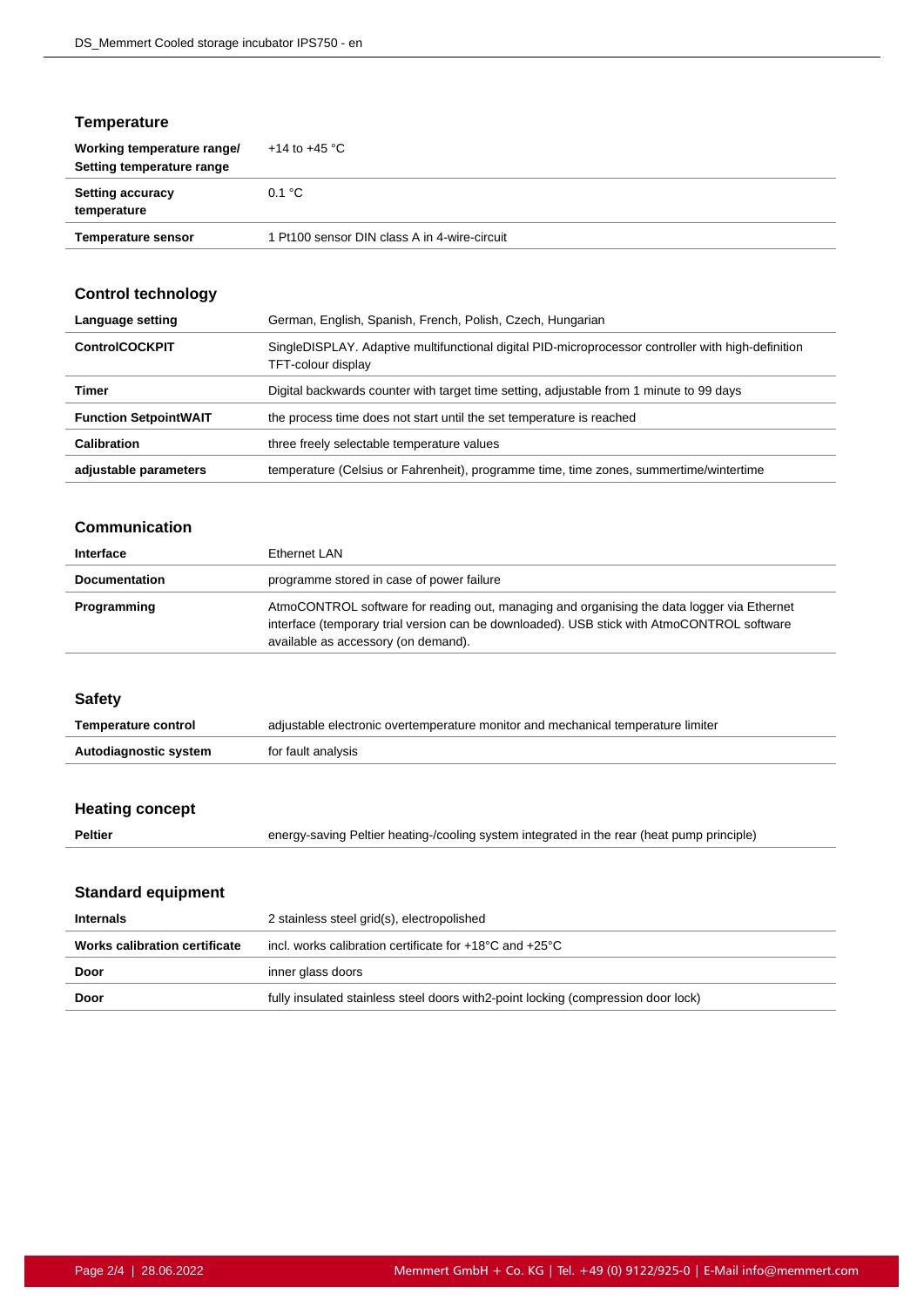#### **Stainless steel interior**

| <b>Dimensions</b>         | $W_{(A)}$ x $h_{(B)}$ x $d_{(C)}$ : 1040 x 1200 x 600 mm (d less 10 mm for fan - Peltier) |
|---------------------------|-------------------------------------------------------------------------------------------|
| Volume                    | 749 I                                                                                     |
| Max. number of internals  | 14                                                                                        |
| Max. loading of chamber   | 200 ka                                                                                    |
| Max. loading per internal | 30 kg                                                                                     |
|                           |                                                                                           |

# **Textured stainless steel casing**

| <b>Dimensions</b> | $w_{(D)}$ x h <sub>(E)</sub> x d <sub>(F)</sub> : 1224 x 1720 x 856 mm (d +56mm door handle) |
|-------------------|----------------------------------------------------------------------------------------------|
| Installation      | on lockable castors                                                                          |
| Housing           | rear zinc-plated steel                                                                       |

#### **Electrical data**

| Voltage<br><b>Electrical load</b> | 230 V, 50/60 Hz<br>approx. 550 W |  |
|-----------------------------------|----------------------------------|--|
| Voltage<br><b>Electrical load</b> | 115 V, 50/60 Hz<br>approx. 550 W |  |

#### **Ambient conditions**

| Set Up                   | The distance between the wall and the rear of the appliance must be at least 15 cm. The clearance<br>from the ceiling must not be less than 20 cm and the side clearance from walls or nearby appliances<br>must not be less than 5 cm. |
|--------------------------|-----------------------------------------------------------------------------------------------------------------------------------------------------------------------------------------------------------------------------------------|
| Ambient temperature      | 16 °C to 28 °C                                                                                                                                                                                                                          |
| Humidity rh              | max. 70 %, non-condensing                                                                                                                                                                                                               |
| Altitude of installation | max. 2,000 m above sea level                                                                                                                                                                                                            |
| Overvoltage category     |                                                                                                                                                                                                                                         |
| <b>Pollution degree</b>  |                                                                                                                                                                                                                                         |

# **Packing/shipping data**

| The appliances must be transported upright |
|--------------------------------------------|
| 84198998                                   |
| Federal Republic of Germany                |
| DE 66812464                                |
| w x h x d: 1330 x 1910 x 1050 mm           |
| approx. 230 kg                             |
| approx. 301 kg                             |
|                                            |